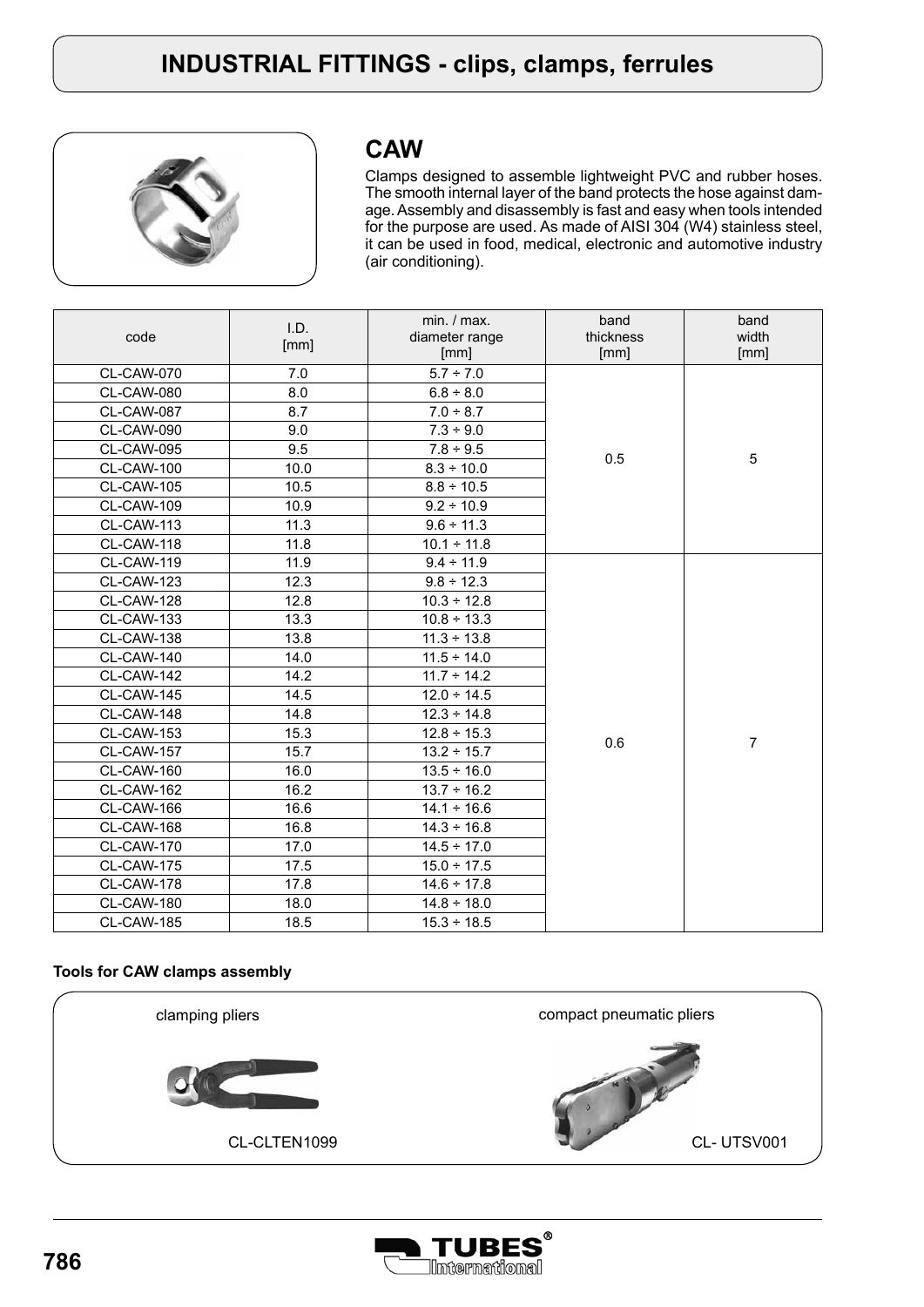

#### **DCL**

DCL clamps are made of a one-piece band with a locking pawl which prevents accidental unlocking. Clamping force is evenly distributed on the pawl. The smooth internal layer of the band protects the hose against damage. Assembly and disassembly is fast and easy when tools intended for the purpose are used. As made of AISI 304 (W4) stainless steel, it can be used in food, home appliance and automotive industry. Colour-coded stripes on the clamps facilitate identification.

| code       | I.D.<br>[mm] | min. / max.<br>diameter range<br>[mm] | band<br>thickness<br>[mm] | band<br>width<br>[mm] | color  |
|------------|--------------|---------------------------------------|---------------------------|-----------------------|--------|
| CL-DCL-080 | 8.0          | $8.5 \div 9.5$                        |                           |                       | blue   |
| CL-DCL-085 | 8.5          | $9.0 \div 10.0$                       |                           |                       | green  |
| CL-DCL-090 | 9.0          | $9.5 \div 11.0$                       | 0.5                       |                       | violet |
| CL-DCL-095 | 9.5          | $10.0 \div 11.5$                      |                           |                       | black  |
| CL-DCL-100 | 10.0         | $10.5 \div 11.5$                      |                           |                       | green  |
| CL-DCL-105 | 10.5         | $11.0 \div 12.0$                      |                           |                       | blue   |
| CL-DCL-110 | 11.0         | $11.5 \div 12.5$                      |                           | $6\phantom{1}$        | green  |
| CL-DCL-115 | 11.5         | $12.0 \div 13.0$                      |                           |                       | violet |
| CL-DCL-120 | 12.0         | $12.5 \div 13.5$                      |                           |                       | black  |
| CL-DCL-125 | 12.5         | $13.0 \div 14.0$                      |                           |                       | red    |
| CL-DCL-130 | 13.0         | $13.5 \div 14.5$                      |                           |                       | green  |
| CL-DCL-135 | 13.5         | $14.0 \div 15.0$                      |                           |                       | violet |
| CL-DCL-140 | 14.0         | $14.5 \div 15.5$                      |                           |                       | red    |
| CL-DCL-145 | 14.5         | $15.0 \div 16.0$                      |                           |                       | violet |
| CL-DCL-150 | 15.0         | $15.5 \div 16.5$                      |                           |                       | black  |
| CL-DCL-155 | 15.5         | $16.0 \div 17.0$                      |                           |                       | blue   |
| CL-DCL-160 | 16.5         | $16.5 \div 17.5$                      |                           |                       | green  |
| CL-DCL-165 | 17.0         | $17.0 \div 18.0$                      |                           |                       | black  |
| CL-DCL-170 | 17.5         | $17.5 \div 18.5$                      | 0.6                       |                       | red    |
| CL-DCL-175 | 18.0         | $18.0 \div 19.0$                      |                           |                       | blue   |
| CL-DCL-180 | 18.5         | $18.5 \div 19.5$                      |                           |                       | green  |
| CL-DCL-185 | 19.0         | $19.0 \div 20.0$                      |                           | 8                     | violet |
| CL-DCL-190 | 19.5         | $19.5 \div 21.0$                      |                           |                       | blue   |
| CL-DCL-195 | 20.0         | $20.0 \div 21.5$                      |                           |                       | black  |
| CL-DCL-200 | 20.5         | $20.5 \div 22.0$                      |                           |                       | red    |
| CL-DCL-205 | 21.0         | $21.0 \div 22.5$                      |                           |                       | blue   |
| CL-DCL-210 | 21.5         | $21.5 \div 23.0$                      |                           |                       | green  |
| CL-DCL-215 | 22.0         | $22.0 \div 23.5$                      |                           |                       | violet |
| CL-DCL-220 | 22.5         | $22.5 \div 24.0$                      |                           |                       | black  |
| CL-DCL-225 | 23.0         | $23.0 \div 24.5$                      |                           |                       | red    |
| CL-DCL-230 | 23.5         | $23.5 \div 25.0$                      |                           |                       | blue   |
| CL-DCL-235 | 24.0         | $24.0 \div 25.5$                      |                           |                       | green  |

#### **Tools for DCL clamps assembly**



International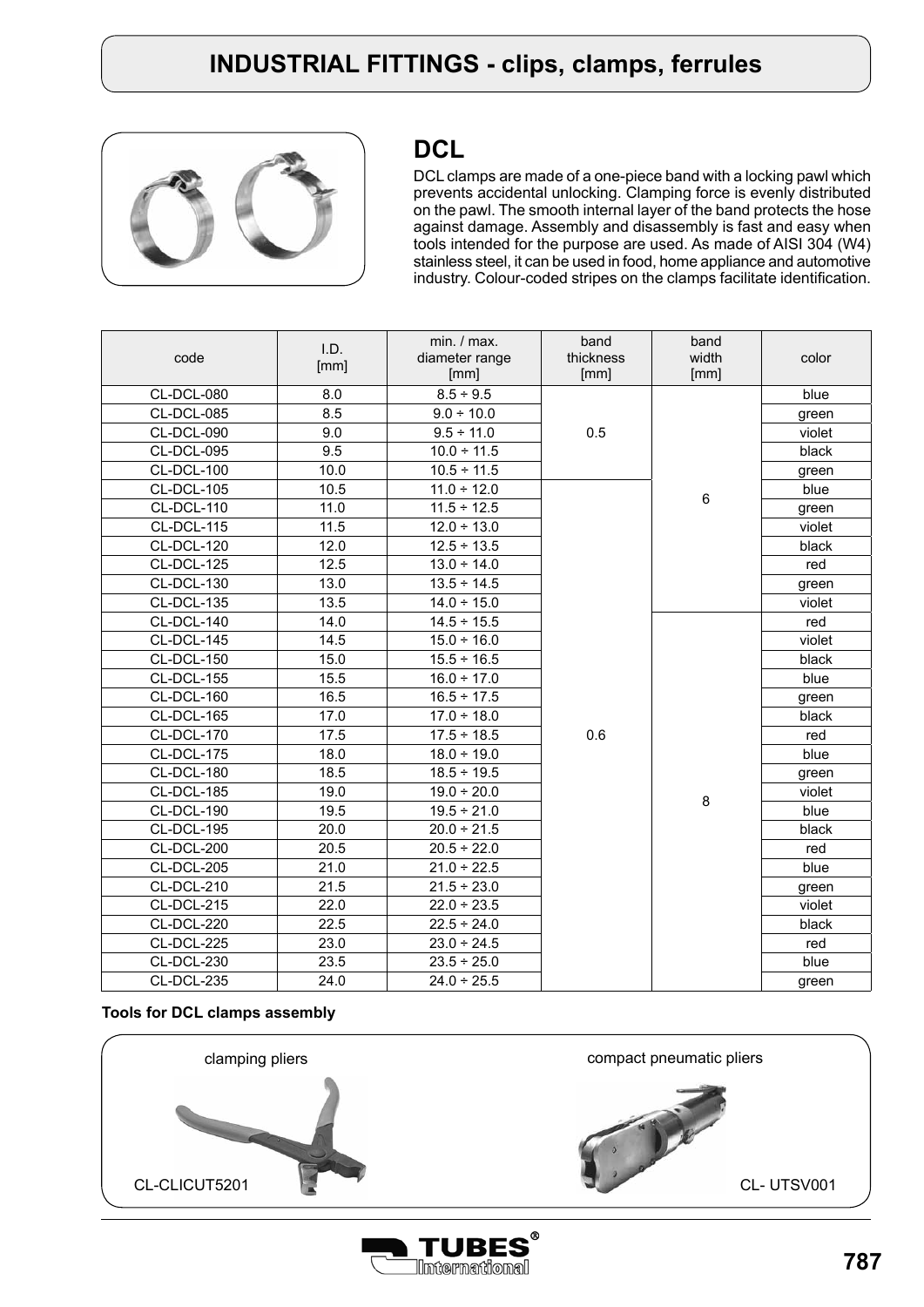

## **EAR CLIP**

EAR CLIP hose clips are simple to use and inexpensive. They are easy and fast to mount with special ear clamp pliers that are also used to disassemble the clips.

#### **EAR CLIP with 1 ear**

| W <sub>1</sub> code<br>(galvanized steel) | W <sub>4</sub> code<br>(AISI 304) | I.D.<br>[mm] | diameter range<br>[mm] | band thickness<br>[mm] | band width<br>[mm] |
|-------------------------------------------|-----------------------------------|--------------|------------------------|------------------------|--------------------|
| AB-03012080                               | AB-23012440                       | 9.3          | $7 - 9$                | 0.8                    | 6                  |
| AB-03012072                               | AB-23012087                       | 10.3         | $8 \div 10$            | 0.8                    | 6                  |
| AB-03012013                               | AB-23012010                       | 11.3         | $9 - 11$               | 0.8                    | 6.5                |
| AB-03012021                               | AB-23012028                       | 12.3         | $10 \div 12$           | 0.8                    | 6.5                |
| AB-03012030                               | AB-23012036                       | 13.3         | $11 \div 13$           | $0.9$ (W4 - 0.8)       | 6.5                |
| AB-03012048                               | AB-23012044                       | 14.3         | $12 \div 14$           |                        |                    |
|                                           | AB-23012079                       | 15.3         | $13 \div 15$           |                        |                    |
| AB-03012056                               | AB-23012052                       | 16.3         | $14 \div 16$           | $1.1 (W4 - 1)$         |                    |
| AB-03012064                               | AB-23012060                       | 18.5         | $16 \div 18$           | $1.2$ (W4 - 1)         |                    |
|                                           | AB-23012423                       | 19.5         | $17 \div 19$           |                        | 7.5                |
|                                           | AB-23012431                       | 20.5         | $18 \div 20$           |                        | 7.5                |

#### **EAR CLIP with 2 ears**

| W <sub>1</sub> code<br>(galvanized steel) | W4 code<br>(AISI 304) | I.D.<br>[mm] | diameter range<br>[mm] | band thickness<br>[mm] | band width<br>[mm] |
|-------------------------------------------|-----------------------|--------------|------------------------|------------------------|--------------------|
| AB-03012101                               | AB-23012108           | 7.3          | $5 \div 7$             | 0.6                    | 6                  |
| AB-03012110                               | AB-23012116           | 9.3          | $7 - 9$                | 0.8                    | 6                  |
| AB-03012128                               | AB-23012124           | 11.3         | $9 - 11$               | 0.8                    | 6.5                |
| AB-03012099                               |                       | 12.3         | $10 - 12$              | 0.9                    | 6.5                |
| AB-03012136                               | AB-23012132           | 13.3         | $11 \div 13$           | $0.9$ (W4 - 0.8)       | 6.5                |
| AB-03012144                               | AB-23012140           | 15.3         | $13 \div 15$           | 1.0                    | $\overline{7}$     |
| AB-03012152                               | AB-23012159           | 17.5         | $14 \div 17$           | $1.2$ (W4 - 1)         | $\overline{7}$     |
| AB-03012160                               | AB-23012167           | 18.5         | $15 \div 18$           | $1.2$ (W4 - 1)         | 7.5                |
| AB-03012179                               | AB-23012175           | 20.5         | $17 \div 20$           | $1.2$ (W4 - 1)         | 7.5                |
| AB-03012187                               | AB-23012183           | 21.5         | $18 \div 21$           | $1.2$ (W4 - 1)         | 8                  |
| AB-03012195                               | AB-23012191           | 23.5         | $20 \div 23$           | $1.3$ (W4 - 1)         | 8                  |
| AB-03012208                               | AB-23012204           | 25.5         | $22 \div 25$           | $1.4$ (W4 - 1.2)       | 8.5                |
| AB-03012216                               |                       | 27.5         | $23 \div 27$           | 1.4                    | 8.5                |
| AB-03012224                               |                       | 28.5         | $25 - 28$              | 1.4                    | 9                  |
| AB-03012232                               |                       | 31.5         | $28 - 31$              | 1.4                    | 9                  |
| AB-03012240                               |                       | 34.5         | $31 \div 34$           | 1.4                    | 9.5                |
| AB-03012259                               |                       | 37.5         | $34 - 37$              | 1.6                    | 9.5                |
| AB-03012267                               |                       | 40.5         | $37 - 40$              | 1.6                    | 10                 |
| AB-03012275                               |                       | 43.5         | $40 \div 43$           | 1.6                    | 10                 |
| AB-03012283                               |                       | 46.5         | $43 \div 46$           | 1.6                    | 10.5               |



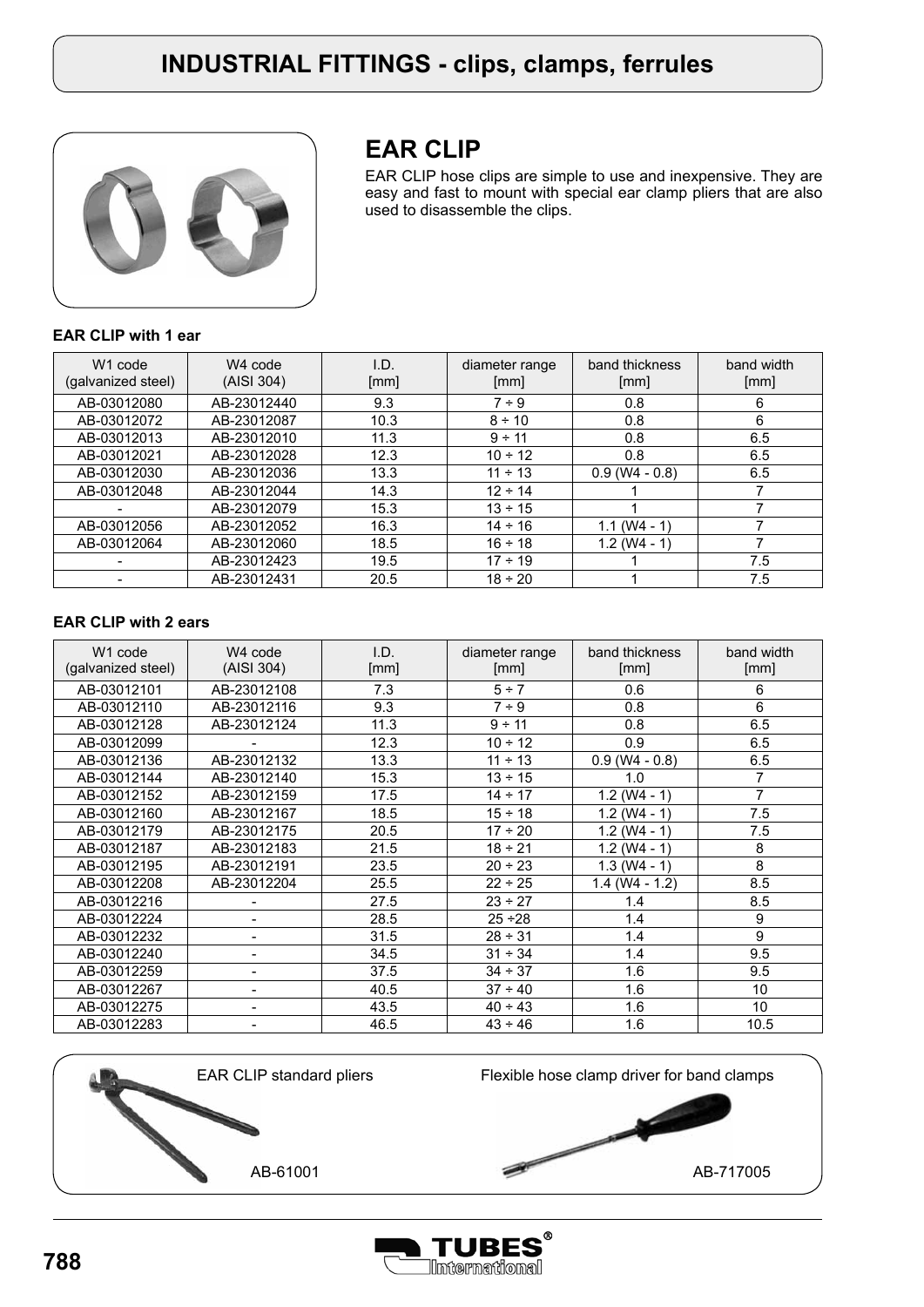

### **EAR CLIP - W**

EAR CLIP hose clips are simple to use and inexpensive. They are easy and fast to mount with special ear clamp pliers that are also used to disassemble the clips. The inner liner protects the hose against any damage.

#### **EAR CLIP with 1 ear (with inner liner)**

| W <sub>1</sub> code<br>(galvanized steel) | W <sub>4</sub> code<br>(AISI 304) | I.D.<br>[mm] | diameter range<br>[mm] | band thickness<br>[mm] | band width<br>[mm] |
|-------------------------------------------|-----------------------------------|--------------|------------------------|------------------------|--------------------|
| AB-03011009                               | AB-23012300                       | 8.5          | $7.5 \div 8.5$         | 0.8                    | 6                  |
| AB-03011010                               | AB-23012319                       | 9.5          | $8 \div 9.5$           | 0.8                    | 6                  |
| AB-03011029                               | AB-23012327                       | 10.5         | $9 \div 10.5$          | 0.8                    | 6.5                |
| AB-03011037                               | AB-23012335                       | 11.5         | $10 \div 11.5$         | 0.8                    | 6.5                |
| AB-03011045                               | AB-23012343                       | 12.5         | $10.5 \div 12.5$       | $0.9$ (W4 - 0.8)       | 6.5                |
| AB-03011053                               | AB-23012351                       | 13.3         | $11.5 \div 13.3$       |                        |                    |
|                                           | AB-23012360                       | 14.5         | $12.5 \div 14.5$       |                        | 7                  |
| AB-03011061                               | AB-23012378                       | 15.3         | $13 \div 15.3$         | $1.1$ (W4 - 1)         |                    |
|                                           | AB-23012386                       | 16.3         | $14 - 16.3$            |                        |                    |
| AB-03011070                               | AB-23012394                       | 17.3         | $15 \div 17.3$         | $1.2$ (W4 - 1)         | ⇁                  |
|                                           | AB-23012407                       | 18.3         | $16 \div 18.3$         |                        | 7.5                |
|                                           | AB-23012415                       | 19.3         | $17 \div 19.3$         |                        | 7.5                |



#### **WIRE CLIP**

A wire spring clip is designed for quick mounting of low-pressure hoses. Made of zinc-plated spring steel.

| code        | min. diameter<br>[mm] | max. diameter<br>[mm] | wire<br>[mm]   |
|-------------|-----------------------|-----------------------|----------------|
|             |                       |                       |                |
| AB-02016012 | 7.3                   | 7.8                   |                |
| AB-02016020 | 7.8                   | 8.3                   |                |
| AB-02016039 | 8.3                   | 8.8                   |                |
| AB-02016047 | 8.8                   | 9.3                   |                |
| AB-02016055 | 9.3                   | 9.9                   | 1              |
| AB-02016063 | 9.8                   | 10.4                  | 1.2            |
| AB-02016071 | 10.4                  | 11                    | 1.2            |
| AB-02016080 | 11                    | 11.6                  | 1.2            |
| AB-02016098 | 11.6                  | 12.3                  | 1.5            |
| AB-02016100 | 12.1                  | 13.1                  | 1.5            |
| AB-02016119 | 12.9                  | 13.6                  | 1.5            |
| AB-02016127 | 13.6                  | 14.4                  | 1.5            |
| AB-02016135 | 14.4                  | 15.1                  | 1.8            |
| AB-02016143 | 14.8                  | 15.9                  | 1.8            |
| AB-02016151 | 15.9                  | 16.8                  | 1.8            |
| AB-02016160 | 16.8                  | 17.7                  | 1.8            |
| AB-02016178 | 17.7                  | 18.7                  | $\overline{2}$ |
| AB-02016186 | 18.7                  | 19.6                  | $\overline{2}$ |
| AB-02016194 | 19.6                  | 20.6                  | $\overline{2}$ |

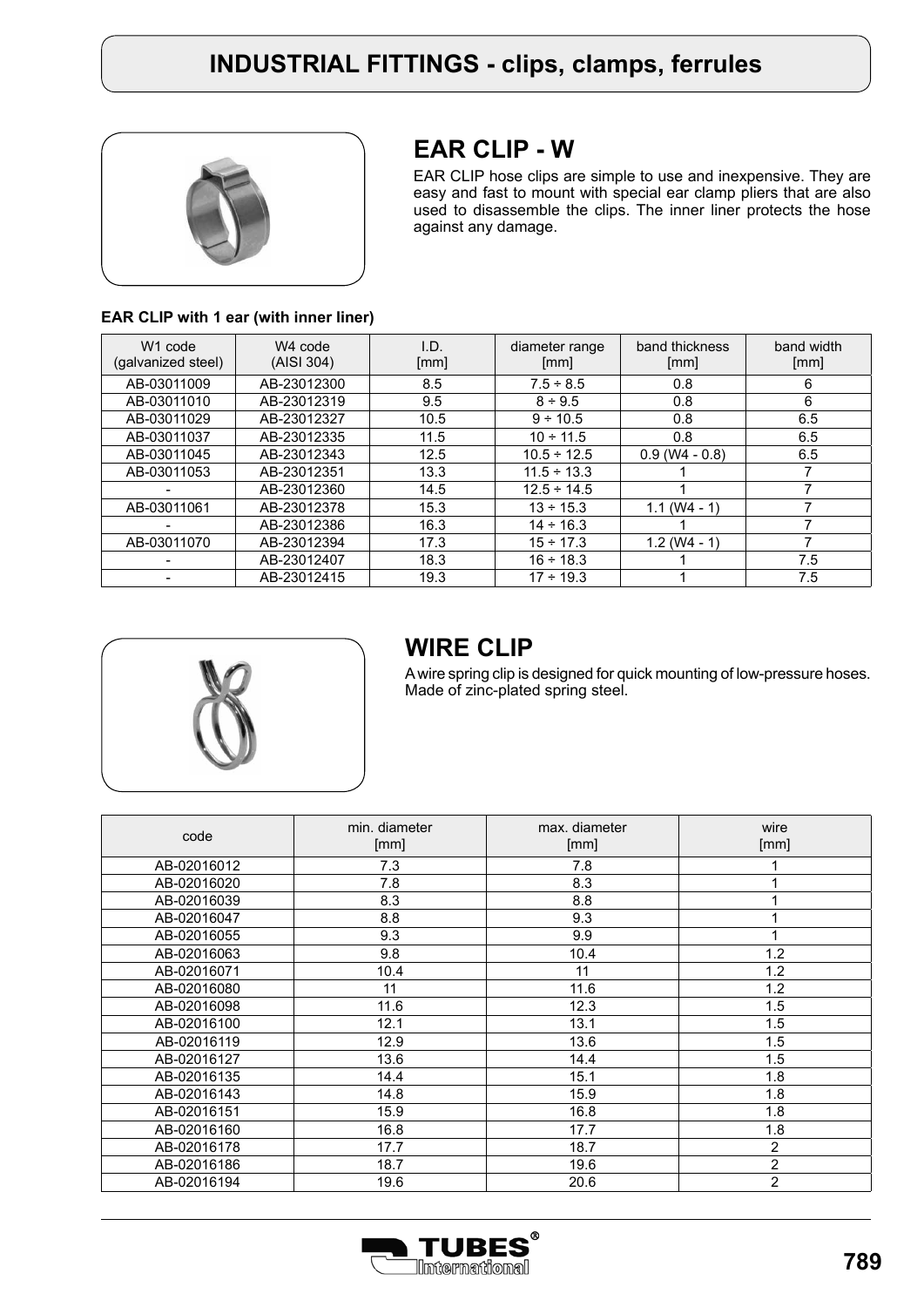

## **MINI CLIP**

Rolled-up edges of a MINI hose clip prevent damage of the hose. A hexagonal, slotted screw head allows screwing with the use of a flexible hose clamp driver. MINI CLIP W1 - electro zinc-plated carbon steel.

MINI CLIP W4 - made entirely of AISI 304 steel.

| W <sub>1</sub> code<br>(carbon steel) | min. diameter<br>[mm] | max. diameter<br>[mm] | tightening torque*<br>[Nm] | max. medium pressure*<br>[bar] |
|---------------------------------------|-----------------------|-----------------------|----------------------------|--------------------------------|
| AB-03010510                           |                       | 6                     | 0.4                        | 15                             |
| AB-03010528                           |                       | 8                     | 0.4                        | 14                             |
| AB-03010536                           |                       | 9                     |                            | 15                             |
| AB-03010544                           | 9.5                   | 10 <sup>1</sup>       | 1                          | 14                             |
| AB-03010552                           | 10                    | 11                    | 1                          | 13                             |
| AB-03010560                           | 12                    | 13                    |                            | 12.5                           |
| AB-03010579                           | 13                    | 14                    |                            | 12.5                           |
| AB-03010587                           | 14                    | 15                    |                            | 12 <sup>2</sup>                |
| AB-03010595                           | 15                    | 17                    |                            | 12                             |
| AB-03010608                           | 16                    | 18                    |                            | 11.5                           |
| AB-03010616                           | 18                    | 20                    |                            | 10.5                           |
| AB-03010624                           | 19                    | 21                    |                            | 10.5                           |
| AB-03010632                           | 20                    | 22                    |                            | 10.5                           |
| AB-03010640                           | 22                    | 25                    |                            | 9.5                            |
| AB-03010659                           | 23                    | 26                    |                            | 9                              |
| AB-03010667                           | 25                    | 28                    |                            | 8.5                            |
| AB-03010675                           | 26                    | 29                    |                            | 8.5                            |
| AB-03010683                           | 29                    | 32                    |                            | 8                              |

| W <sub>4</sub> code<br>(AISI 304) | size | min. diameter<br>[mm] | max. diameter<br>[mm] | tightening torque*<br>[Nm] |
|-----------------------------------|------|-----------------------|-----------------------|----------------------------|
| AB-622008                         | 8    | 7.5                   | 8.5                   | 1.5                        |
| AB-622009                         | 9    | 8.5                   | 9.5                   | 1.5                        |
| AB-622010                         | 10   | 9.5                   | 11                    | 1.5                        |
| AB-622011                         | 11   | 10.5                  | 12                    | 1.5                        |
| AB-622012                         | 12   | 11.5                  | 13                    | 1.5                        |
| AB-622013                         | 13   | 12.5                  | 14                    | 1.5                        |
| AB-622014                         | 14   | 13.5                  | 15                    | 1.5                        |
| AB-622015                         | 15   | 14.5                  | 16                    | 1.5                        |
| AB-622016                         | 16   | 15                    | 17                    | 1.5                        |
| AB-622017                         | 17   | 16                    | 18                    | 1.5                        |

\* - depending on the type of a hose and connection part.

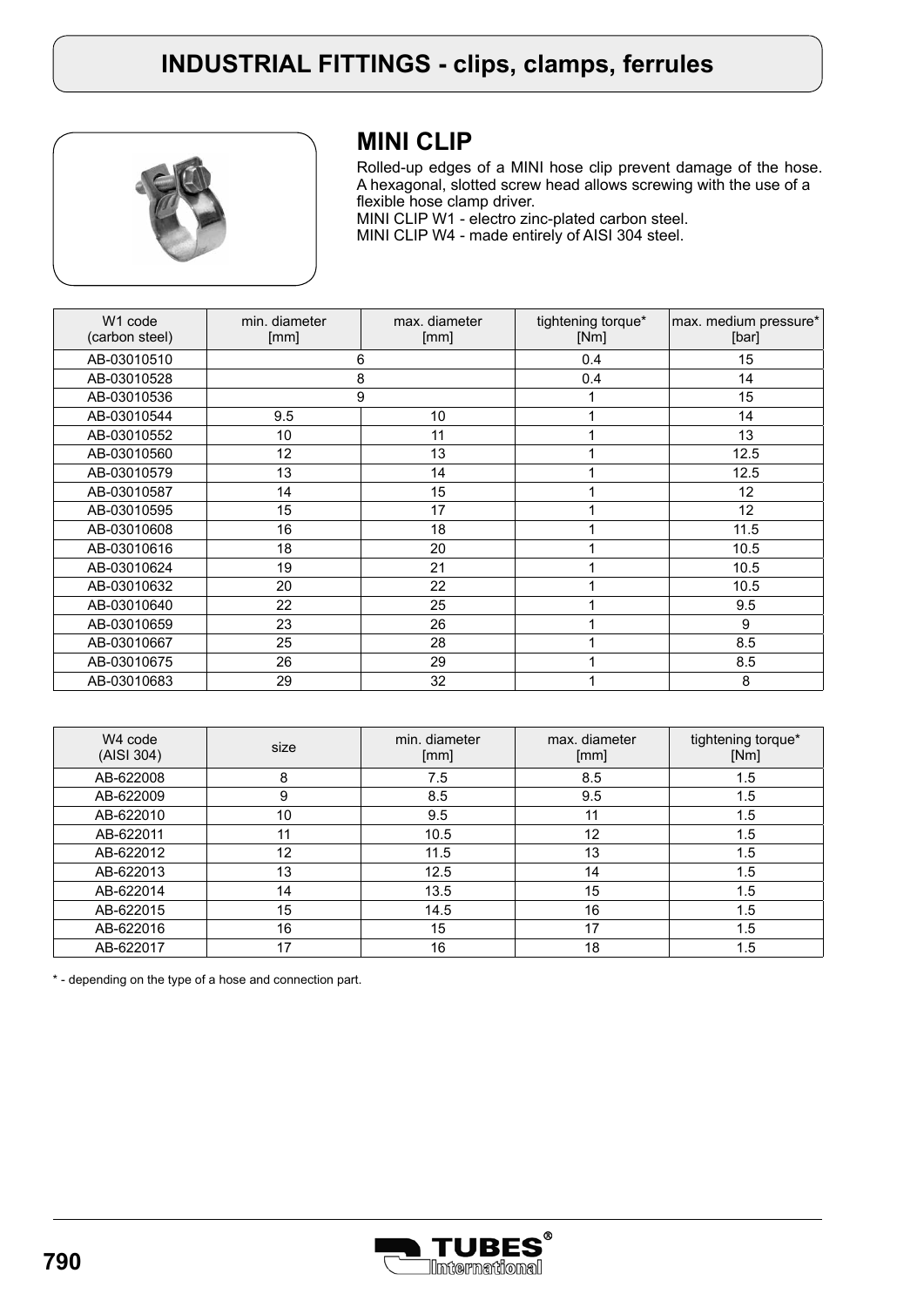

## **ASFA-L 9 mm**

A general purpose, worm drive hose clamp designed for easy and quick mounting of low-pressure hoses. Manufactured according to the requirements of DIN 3017 standard. W5 version, made entirely of AISI 316 steel, is recommended for food, chemical and marine industry application, etc.

| W <sub>1</sub> code<br>(galvanized steel) | W <sub>5</sub> code<br>(AISI 316) | min / max<br>diameter range<br>[mm] | band thickness<br>[mm] | tightening torque*<br>[Nm] | max. medium<br>pressure*<br>[bar] |
|-------------------------------------------|-----------------------------------|-------------------------------------|------------------------|----------------------------|-----------------------------------|
| AB-03008753                               | AB-03015759                       | $8 \div 16$                         | 0.6                    | 3                          | 45                                |
| AB-03008761                               | AB-03015767                       | $12 \div 22$                        | 0.6                    | 3                          | 45                                |
| AB-03008770                               | AB-03015775                       | $16 \div 27$                        | 0.7                    | 3.5                        | 42                                |
| AB-03008788                               | AB-03015783                       | $20 \div 32$                        | 0.7                    | 3.5                        | 36                                |
| AB-03008796                               | AB-03015804                       | $25 \div 40$                        | 0.7                    | 4                          | 32                                |
| AB-03008809                               | AB-03015812                       | $30 \div 45$                        | 0.7                    | 4                          | 28                                |
| AB-03008817                               | AB-03015820                       | 32 ÷ 50                             | 0.7                    | 4                          | 24                                |
| AB-03008825                               | AB-03015839                       | $40 \div 60$                        | 0.7                    | 4                          | 19                                |
| AB-03008833                               | AB-03015847                       | $50 \div 70$                        | 0.7                    | 4                          | 17                                |
| AB-03008841                               | AB-03015855                       | 60 ÷ 80                             | 0.7                    | 4                          | 15                                |
| AB-03008850                               | AB-03015863                       | $70 \div 90$                        | 0.7                    | $\overline{4}$             | 13                                |
| AB-03008868                               | AB-03015871                       | $80 \div 100$                       | 0.7                    | 4                          | 11                                |
| AB-03008876                               | AB-03015880                       | $90 \div 110$                       | 0.7                    | 4                          | 10                                |
| AB-03008884                               | AB-03015898                       | $100 \div 120$                      | 0.7                    | 4                          | 9                                 |
| AB-03008892                               | AB-03015900                       | $110 \div 130$                      | 0.7                    | 4                          | 8                                 |
| AB-03008905                               | AB-03015919                       | $120 \div 140$                      | 0.7                    | 4                          |                                   |
| AB-03008913                               | AB-03015927                       | $130 \div 150$                      | 0.7                    | $\overline{4}$             | 6                                 |
| AB-03008921                               | AB-03015935                       | $140 \div 160$                      | 0.7                    | 4                          | 5                                 |



# **ASFA-S 12 mm**

A general purpose hose clamps designed for quick and easy clamping of low-pressure hoses. Manufactured in accordance with DIN 3017 standard. W5 version, made entirely of AISI 316 steel, is recommended for food, chemical, marine industry, etc.

| W1 code<br>(galvanized steel) | W5 code<br>(AISI 316) | min / max<br>diameter range<br>[mm] | band thickness<br>[mm] | tightening torque*<br>[Nm] | max. medium<br>pressure*<br>[bar] |
|-------------------------------|-----------------------|-------------------------------------|------------------------|----------------------------|-----------------------------------|
| AB-03009001                   | AB-03017720           | $16 \div 27$                        | 0.8                    | 4.2                        | 45                                |
| AB-03009002                   | AB-03017500           | $20 \div 32$                        | 0.8                    | 5.2                        | 45                                |
| AB-03009003                   | AB-03017519           | $25 \div 40$                        | 0.8                    | 5.2                        | 40                                |
| AB-03009004                   | AB-03017738           | $30 \div 45$                        | 0.8                    | 5.2                        | 35                                |
| AB-03009005                   | AB-03017527           | 32 ÷ 50                             | 0.8                    | 6                          | 35                                |
| AB-03009006                   | AB-03017535           | $40 \div 60$                        | 0.8                    | 6                          | 30                                |
| AB-03009007                   | AB-03017543           | 50 ÷ 70                             | 0.8                    | 6.8                        | 25                                |
| AB-03009008                   | AB-03017551           | 60 ÷ 80                             | 0.8                    | 6.8                        | 20                                |
| AB-03009009                   | AB-03017560           | $70 \div 90$                        | 0.8                    | 6.8                        | 17                                |
| AB-03009010                   | AB-03017578           | $80 \div 100$                       | 0.8                    | 6.8                        | 14                                |
| AB-03009011                   | AB-03017586           | $90 \div 110$                       | 0.8                    | 6.8                        | 12                                |
| AB-03009012                   | AB-03017594           | $100 \div 120$                      | 0.8                    | 6.8                        | 10                                |
| AB-03009013                   | AB-03017607           | $110 \div 130$                      | 0.8                    | 6.8                        | 8                                 |
| AB-03009014                   | AB-03017615           | $120 \div 140$                      | 0.8                    | 6.8                        | $\overline{7}$                    |
| AB-03009015                   | AB-03017623           | $130 \div 150$                      | 0.8                    | 6.8                        | 6                                 |
| AB-03009016                   | AB-03017631           | $140 \div 160$                      | 0.8                    | 6.8                        | 5                                 |
| AB-03009017                   | AB-03017640           | $150 \div 170$                      | 0.8                    | 6.8                        | 4                                 |
| AB-03009018                   | AB-03017658           | $160 \div 180$                      | 0.8                    | 6.8                        | 3                                 |
| AB-03009019                   | AB-03017666           | $170 \div 190$                      | 0.8                    | 6.8                        | $\overline{2}$                    |
| AB-03009020                   | AB-03017674           | $180 \div 200$                      | 0.8                    | 6.8                        | $\overline{2}$                    |
| AB-03009021                   | AB-03017682           | $190 \div 210$                      | 0.8                    | 6.8                        | 1.8                               |
| AB-03009022                   | AB-03017690           | $200 \div 220$                      | 0.8                    | 6.8                        | 1.8                               |
| AB-03009023                   | AB-03017703           | $210 \div 230$                      | 0.8                    | 6.8                        | 1.6                               |
| AB-03009024                   | AB-03017711           | $220 \div 240$                      | 0.8                    | 6.8                        | 1.6                               |

- depending on hose type and connection shape.

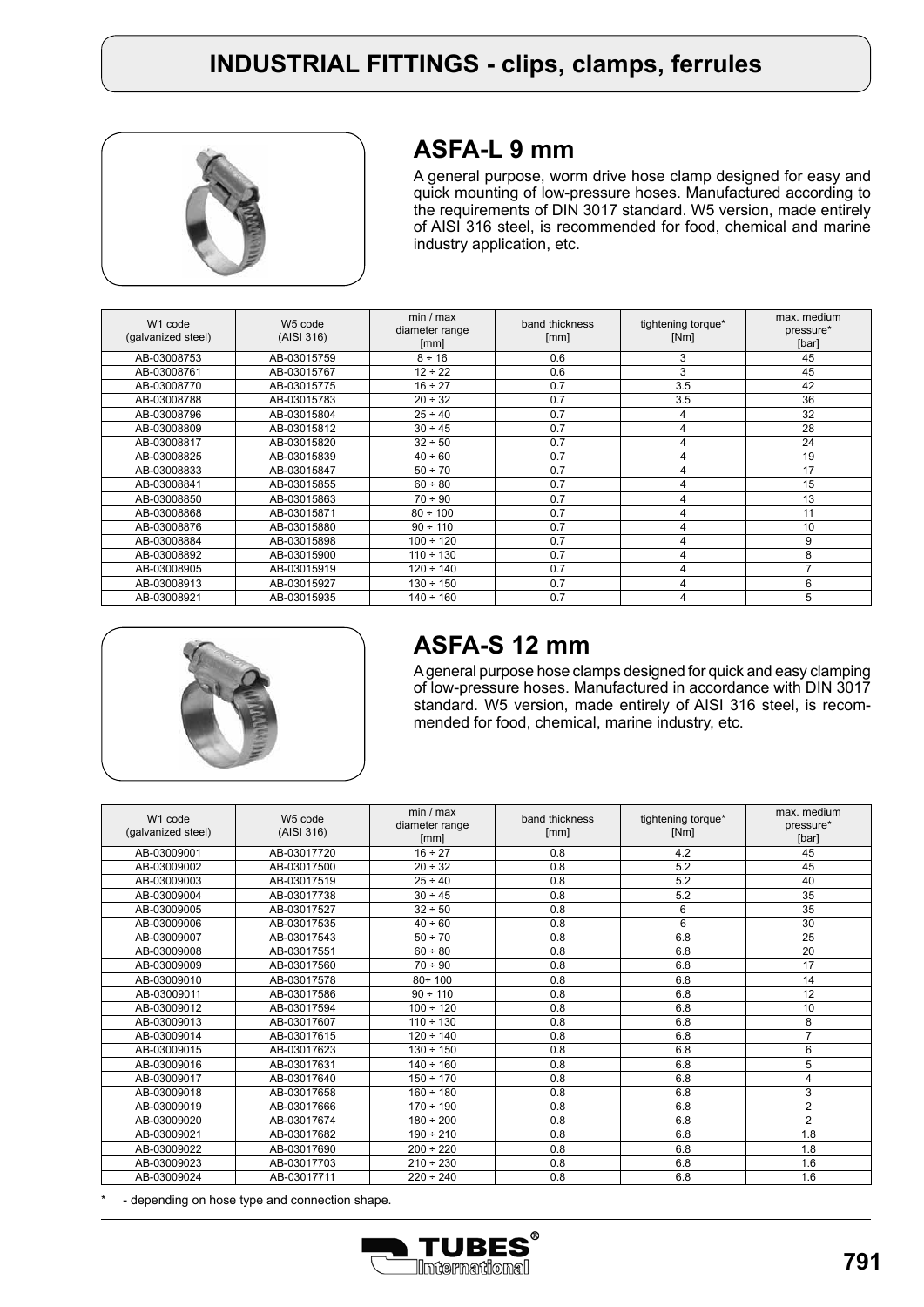

# **BC bridge clamp**

A bridge worm drive clamp with 9 and 12 mm band width. A clockwise clamp is designed to assemble P1, P2, P3, P7 type helix-reinforced ducting hoses whereas a counter-clockwise clamp for Clip type hoses (see: ducting and ventilation). The bridge of the clamp secures tight connection and prevents hose damage.

W2 - AISI 430 steel W4 - AISI 304 steel W5 - AISI 316 steel

| W <sub>2</sub> code | W <sub>4</sub> code | W <sub>5</sub> code | min / max<br>diam. range<br>[mm] | band<br>width<br>[mm] | bridge<br>width D<br>[mm] | pieces<br>number |
|---------------------|---------------------|---------------------|----------------------------------|-----------------------|---------------------------|------------------|
| CL-OMP-040-097-W2   | CL-OMP-040-097-W4   | CL-OMP-040-097-W5   | $25 \div 40$                     |                       |                           |                  |
| CL-OMP-050-097-W2   | CL-OMP-050-097-W4   | CL-OMP-050-097-W5   | $32 - 50$                        |                       |                           |                  |
| CL-OMP-060-097-W2   | CL-OMP-060-097-W4   | CL-OMP-060-097-W5   | $40 \div 60$                     |                       |                           |                  |
| CL-OMP-070-097-W2   | CL-OMP-070-097-W4   | CL-OMP-070-097-W5   | 50 ÷ 70                          |                       |                           |                  |
| CL-OMP-080-097-W2   | CL-OMP-080-097-W4   | CL-OMP-080-097-W5   | $60 \div 80$                     |                       |                           |                  |
| CL-OMP-090-097-W2   | CL-OMP-090-097-W4   | CL-OMP-090-097-W5   | $70 \div 90$                     |                       |                           |                  |
| CL-OMP-100-097-W2   | CL-OMP-100-097-W4   | CL-OMP-100-097-W5   | $80 \div 100$                    | 9                     | $\overline{7}$            |                  |
| CL-OMP-110-097-W2   | CL-OMP-110-097-W4   | CL-OMP-110-097-W5   | $90 \div 110$                    |                       |                           |                  |
| CL-OMP-120-097-W2   | CL-OMP-120-097-W4   | CL-OMP-120-097-W5   | $100 \div 120$                   |                       |                           |                  |
| CL-OMP-130-097-W2   | CL-OMP-130-097-W4   | CL-OMP-130-097-W5   | $110 \div 130$                   |                       |                           |                  |
| CL-OMP-140-097-W2   | CL-OMP-140-097-W4   | CL-OMP-140-097-W5   | $120 \div 140$                   |                       |                           |                  |
| CL-OMP-150-097-W2   | CL-OMP-150-097-W4   | CL-OMP-150-097-W5   | $130 \div 150$                   |                       |                           |                  |
| CL-OMP-160-097-W2   | CL-OMP-160-097-W4   | CL-OMP-160-097-W5   | $140 \div 160$                   |                       |                           |                  |
| CL-OMP-040-127-W2   | CL-OMP-040-127-W4   | CL-OMP-040-127-W5   | $25 \div 40$                     |                       |                           |                  |
| CL-OMP-050-127-W2   | CL-OMP-050-127-W4   | CL-OMP-050-127-W5   | $32 - 50$                        |                       |                           | 1                |
| CL-OMP-060-127-W2   | CL-OMP-060-127-W4   | CL-OMP-060-127-W5   | $40 \div 60$                     |                       |                           |                  |
| CL-OMP-070-127-W2   | CL-OMP-070-127-W4   | CL-OMP-070-127-W5   | 50 ÷ 70                          |                       |                           |                  |
| CL-OMP-080-127-W2   | CL-OMP-080-127-W4   | CL-OMP-080-127-W5   | $60 \div 80$                     |                       |                           |                  |
| CL-OMP-090-127-W2   | CL-OMP-090-127-W4   | CL-OMP-090-127-W5   | $70 \div 90$                     |                       |                           |                  |
| CL-OMP-100-127-W2   | CL-OMP-100-127-W4   | CL-OMP-100-127-W5   | $80 \div 100$                    |                       |                           |                  |
| CL-OMP-110-127-W2   | CL-OMP-110-127-W4   | CL-OMP-110-127-W5   | $90 \div 110$                    |                       |                           |                  |
| CL-OMP-120-127-W2   | CL-OMP-120-127-W4   | CL-OMP-120-127-W5   | $100 \div 120$                   | 12                    | $\overline{7}$            |                  |
| CL-OMP-130-127-W2   | CL-OMP-130-127-W4   | CL-OMP-130-127-W5   | $110 \div 130$                   |                       |                           |                  |
| CL-OMP-140-127-W2   | CL-OMP-140-127-W4   | CL-OMP-140-127-W5   | $120 \div 140$                   |                       |                           |                  |
| CL-OMP-150-127-W2   | CL-OMP-150-127-W4   | CL-OMP-150-127-W5   | $130 \div 150$                   |                       |                           |                  |
| CL-OMP-160-127-W2   | CL-OMP-160-127-W4   | CL-OMP-160-127-W5   | $140 \div 160$                   |                       |                           |                  |
| CL-OMP-170-127-W2   | CL-OMP-170-127-W4   | CL-OMP-170-127-W5   | $150 \div 170$                   |                       |                           |                  |
| CL-OMP-180-127-W2   | CL-OMP-180-127-W4   | CL-OMP-180-127-W5   | $160 \div 180$                   |                       |                           |                  |
| CL-OMP-190-127-W2   | CL-OMP-190-127-W4   | CL-OMP-190-127-W5   | $170 \div 190$                   |                       |                           |                  |
| CL-OMP-200-127-W2   | CL-OMP-200-127-W4   | CL-OMP-200-127-W5   | $180 \div 200$                   |                       |                           |                  |



Two-piece clamp

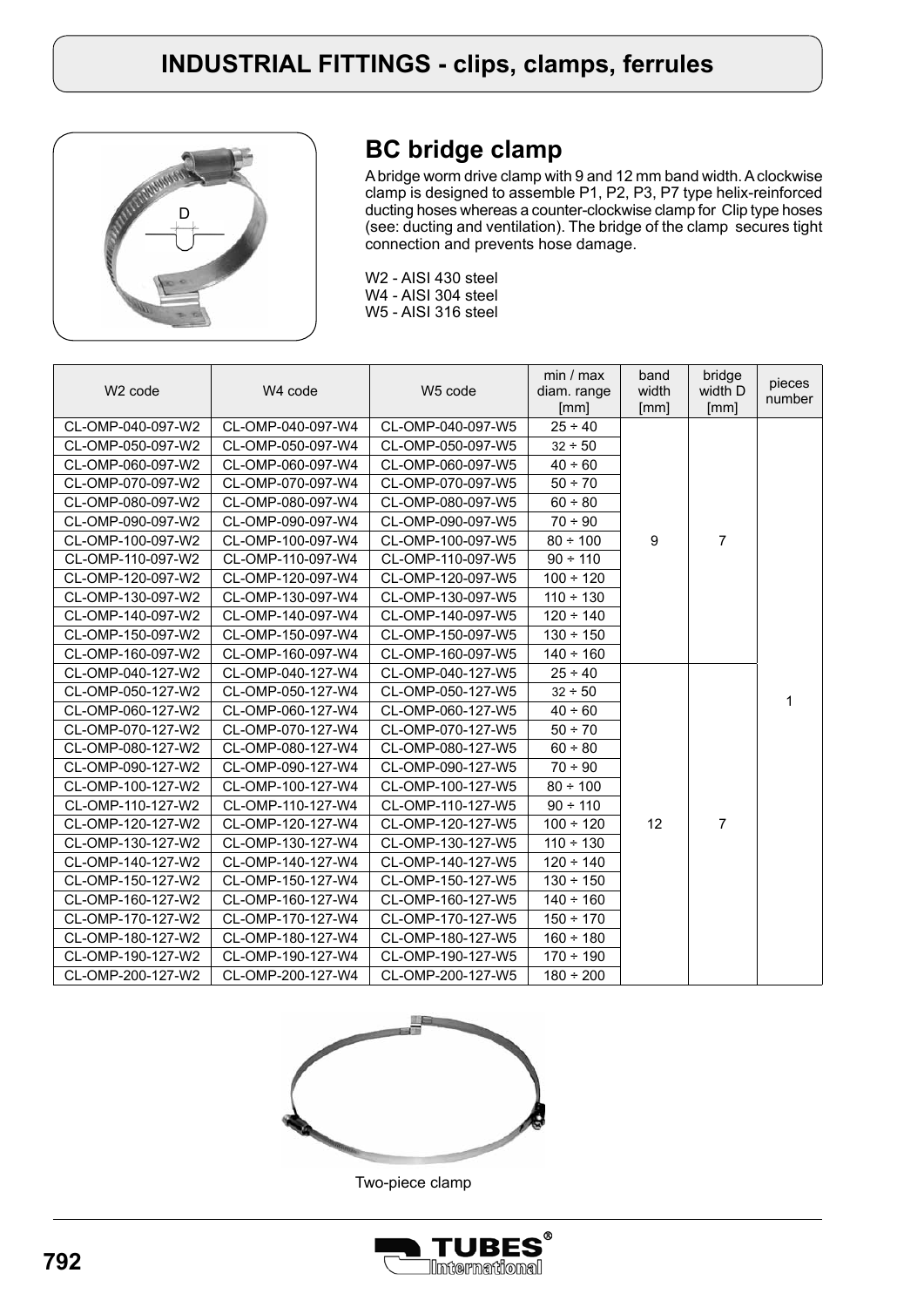### **BC bridge clamp** - table follow up

| W <sub>2</sub> code | W4 code           | code W5           | min / max<br>diam. range<br>[mm] | band<br>width<br>[mm] | bridge<br>width D<br>[mm] | pieces<br>number |
|---------------------|-------------------|-------------------|----------------------------------|-----------------------|---------------------------|------------------|
| CL-OMP-215-126-W2   | CL-OMP-215-126-W4 | CL-OMP-215-126-W5 | $195 - 215$                      |                       |                           |                  |
| CL-OMP-225-126-W2   | CL-OMP-225-126-W4 | CL-OMP-225-126-W5 | $205 \div 225$                   |                       |                           |                  |
| CL-OMP-235-126-W2   | CL-OMP-235-126-W4 | CL-OMP-235-126-W5 | $215 \div 235$                   |                       |                           | 1                |
| CL-OMP-245-126-W2   | CL-OMP-245-126-W4 | CL-OMP-245-126-W5 | $225 \div 245$                   |                       |                           |                  |
| CL-OMP-255-126-W2   | CL-OMP-255-126-W4 | CL-OMP-255-126-W5 | $235 \div 255$                   |                       |                           |                  |
| CL-OMP-265-126-W2   | CL-OMP-265-126-W4 | CL-OMP-265-126-W5 | $225 \div 265$                   |                       |                           |                  |
| CL-OMP-275-126-W2   | CL-OMP-275-126-W4 | CL-OMP-275-126-W5 | $235 \div 275$                   |                       |                           |                  |
| CL-OMP-285-126-W2   | CL-OMP-285-126-W4 | CL-OMP-285-126-W5 | $245 \div 285$                   |                       |                           |                  |
| CL-OMP-295-126-W2   | CL-OMP-295-126-W4 | CL-OMP-295-126-W5 | $255 \div 295$                   |                       |                           | $\overline{2}$   |
| CL-OMP-315-126-W2   | CL-OMP-315-126-W4 | CL-OMP-315-126-W5 | $275 \div 315$                   |                       |                           |                  |
| CL-OMP-335-126-W2   | CL-OMP-335-126-W4 | CL-OMP-335-126-W5 | $295 \div 335$                   | 12                    | 6                         |                  |
| CL-OMP-365-126-W2   | CL-OMP-365-126-W4 | CL-OMP-365-126-W5 | $325 \div 365$                   |                       |                           |                  |
| CL-OMP-415-126-W2   | CL-OMP-415-126-W4 | CL-OMP-415-126-W5 | $355 \div 415$                   |                       |                           |                  |
| CL-OMP-435-126-W2   | CL-OMP-435-126-W4 | CL-OMP-435-126-W5 | $375 \div 435$                   |                       |                           |                  |
| CL-OMP-465-126-W2   | CL-OMP-465-126-W4 | CL-OMP-465-126-W5 | $405 \div 465$                   |                       |                           | 3                |
| CL-OMP-515-126-W2   | CL-OMP-515-126-W4 | CL-OMP-515-126-W5 | $455 \div 515$                   |                       |                           |                  |
| CL-OMP-615-126-W2   | CL-OMP-615-126-W4 | CL-OMP-615-126-W5 | $535 \div 615$                   |                       |                           |                  |
| CL-OMP-715-126-W2   | CL-OMP-715-126-W4 | CL-OMP-715-126-W5 | $635 \div 715$                   |                       |                           |                  |
| CL-OMP-815-126-W2   | CL-OMP-815-126-W4 | CL-OMP-815-126-W5 | $735 \div 815$                   |                       |                           | 4                |
| CL-OMP-915-126-W2   | CL-OMP-915-126-W4 | CL-OMP-915-126-W5 | $835 \div 915$                   |                       |                           |                  |
| CL-OMP-215-128-W2   | CL-OMP-215-128-W4 | CL-OMP-215-128-W5 | $195 - 215$                      |                       |                           |                  |
| CL-OMP-225-128-W2   | CL-OMP-225-128-W4 | CL-OMP-225-128-W5 | $205 \div 225$                   |                       |                           |                  |
| CL-OMP-235-128-W2   | CL-OMP-235-128-W4 | CL-OMP-235-128-W5 | $215 \div 235$                   |                       |                           | $\mathbf{1}$     |
| CL-OMP-245-128-W2   | CL-OMP-245-128-W4 | CL-OMP-245-128-W5 | $225 \div 245$                   |                       |                           |                  |
| CL-OMP-255-128-W2   | CL-OMP-255-128-W4 | CL-OMP-255-128-W5 | $235 \div 255$                   |                       |                           |                  |
| CL-OMP-265-128-W2   | CL-OMP-265-128-W4 | CL-OMP-265-128-W5 | $225 \div 265$                   |                       |                           |                  |
| CL-OMP-275-128-W2   | CL-OMP-275-128-W4 | CL-OMP-275-128-W5 | $235 \div 275$                   |                       |                           |                  |
| CL-OMP-285-128-W2   | CL-OMP-285-128-W4 | CL-OMP-285-128-W5 | $245 \div 285$                   |                       |                           |                  |
| CL-OMP-295-128-W2   | CL-OMP-295-128-W4 | CL-OMP-295-128-W5 | $255 \div 295$                   |                       |                           | $\overline{2}$   |
| CL-OMP-315-128-W2   | CL-OMP-315-128-W4 | CL-OMP-315-128-W5 | $275 \div 315$                   |                       |                           |                  |
| CL-OMP-335-128-W2   | CL-OMP-335-128-W4 | CL-OMP-335-128-W5 | $295 \div 335$                   | 12                    | 8                         |                  |
| CL-OMP-365-128-W2   | CL-OMP-365-128-W4 | CL-OMP-365-128-W5 | $325 \div 365$                   |                       |                           |                  |
| CL-OMP-415-128-W2   | CL-OMP-415-128-W4 | CL-OMP-415-128-W5 | $355 \div 415$                   |                       |                           |                  |
| CL-OMP-435-128-W2   | CL-OMP-435-128-W4 | CL-OMP-435-128-W5 | $375 \div 435$                   |                       |                           |                  |
| CL-OMP-465-128-W2   | CL-OMP-465-128-W4 | CL-OMP-465-128-W5 | $405 \div 465$                   |                       |                           | 3                |
| CL-OMP-515-128-W2   | CL-OMP-515-128-W4 | CL-OMP-515-128-W5 | $455 \div 515$                   |                       |                           |                  |
| CL-OMP-615-128-W2   | CL-OMP-615-128-W4 | CL-OMP-615-128-W5 | $535 \div 615$                   |                       |                           |                  |
| CL-OMP-715-128-W2   | CL-OMP-715-128-W4 | CL-OMP-715-128-W5 | $635 \div 715$                   |                       |                           |                  |
| CL-OMP-815-128-W2   | CL-OMP-815-128-W4 | CL-OMP-815-128-W5 | $735 \div 815$                   |                       |                           | 4                |
| CL-OMP-915-128-W2   | CL-OMP-915-128-W4 | CL-OMP-915-128-W5 | $835 \div 915$                   |                       |                           |                  |

The codes in the tables apply to the clockwise clamps.

A code example of a counter-clockwise clamp, 25 ÷ 40 mm, 9 mm wide, 7 mm bridge, W2: CL-OML-040-097-W2. The range of diameters, band and bridge width are the same as for clockwise version.

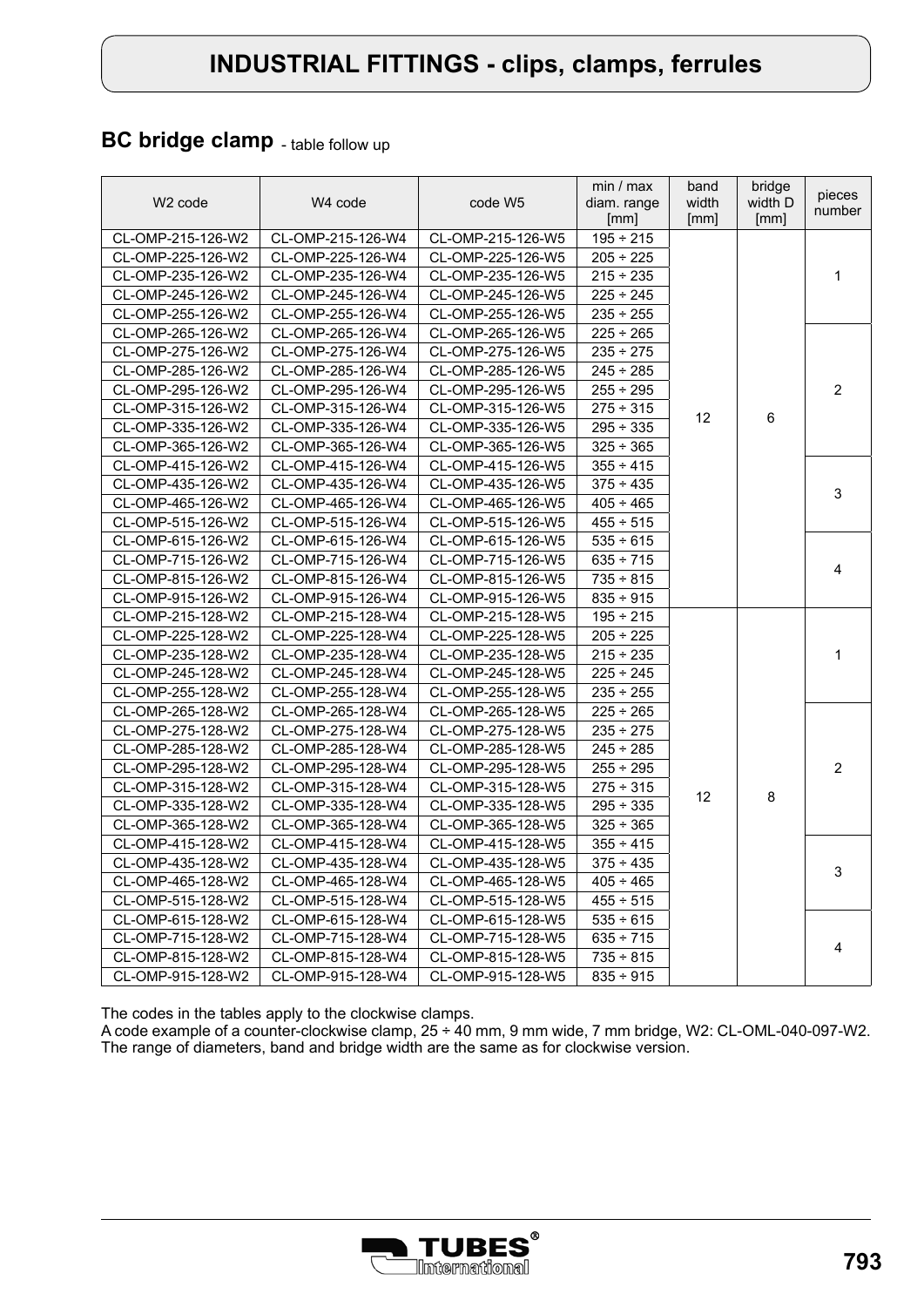

## **FLEX-GEAR**

Band clamps with spring lock system maintaining constant clamping force. Excellent choice for fluctuating and extreme temperature applications. The rolled-up edges of the band protect the external layer of the hose from damage and ensure even clamping force around the hose. Tightening torque: 5.6 Nm (max. 9.6 Nm).

The band clamp of 847 series is made entirely of stainless steel, whereas the clamp of 843 series has a carbon steel screw coated with a layer of Zn + Cr (III). Band width 9/16".

| code<br>$(847$ series) | code<br>$(843$ series) | minimum diameter<br>[mm] | maximum diameter<br>[mm] | SAE size |
|------------------------|------------------------|--------------------------|--------------------------|----------|
| AB-847010              | AB-843010              | 14                       | 27                       | 10       |
| AB-847012              | AB-843012              | 16                       | 32                       | 12       |
| AB-847016              | AB-843016              | 21                       | 38                       | 16       |
| AB-847020              | AB-843020              | 20                       | 44                       | 20       |
| AB-847024              | AB-843024              | 27                       | 51                       | 24       |
| AB-847028              | AB-843028              | 33                       | 57                       | 28       |
| AB-847032              | AB-843032              | 40                       | 63                       | 32       |
| AB-847036              | AB-843036              | 46                       | 70                       | 36       |
| AB-847040              | AB-843040              | 52                       | 76                       | 40       |
| AB-847044              | AB-843044              | 59                       | 82                       | 44       |
| AB-847048              | AB-843048              | 65                       | 89                       | 48       |



## **FLEX-GEAR HD**

Band clamps with spring lock system maintaining constant clamping force. Excellent choice for fluctuating and extreme temperature applications. The rolled-up edges of the band protect the external layer of the hose from damage and ensure even clamping force around the hose. Tightening torque: 8.5 Nm (max. 14.1 Nm).

The band clamp of 845 series is made entirely of stainless steel, whereas the clamp of 841 series has a carbon steel screw coated with a layer of Zn + Cr (III). Band width 5/8".

| code<br>(845 series) | code<br>$(841$ series) | minimum diameter<br>[mm] | maximum diameter<br>[mm] | SAE size |
|----------------------|------------------------|--------------------------|--------------------------|----------|
| AB-845175            | AB-841175              | 25                       | 45                       | 175      |
| AB-845200            | AB-841200              | 32                       | 54                       | 212      |
| AB-845250            | AB-841250              | 45                       | 67                       | 262      |
| AB-845300            | AB-841300              | 57                       | 79                       | 312      |
| AB-845350            | AB-841350              | 70                       | 92                       | 362      |
| AB-845400            | AB-841400              | 83                       | 105                      | 412      |
| AB-845450            | AB-841450              | 95                       | 117                      | 462      |
| AB-845500            | AB-841500              | 108                      | 130                      | 512      |
| AB-845550            | AB-841550              | 121                      | 143                      | 562      |
| AB-845600            | AB-841600              | 133                      | 155                      | 612      |
| AB-845650            | AB-841650              | 146                      | 168                      | 662      |
| AB-845700            | AB-841700              | 159                      | 181                      | 712      |
| AB-845750            | AB-841750              | 172                      | 193                      | 762      |
| AB-845800            | AB-841800              | 184                      | 206                      | 812      |
| AB-845850            | AB-841850              | 197                      | 219                      | 862      |
| AB-845900            | AB-841900              | 210                      | 232                      | 912      |

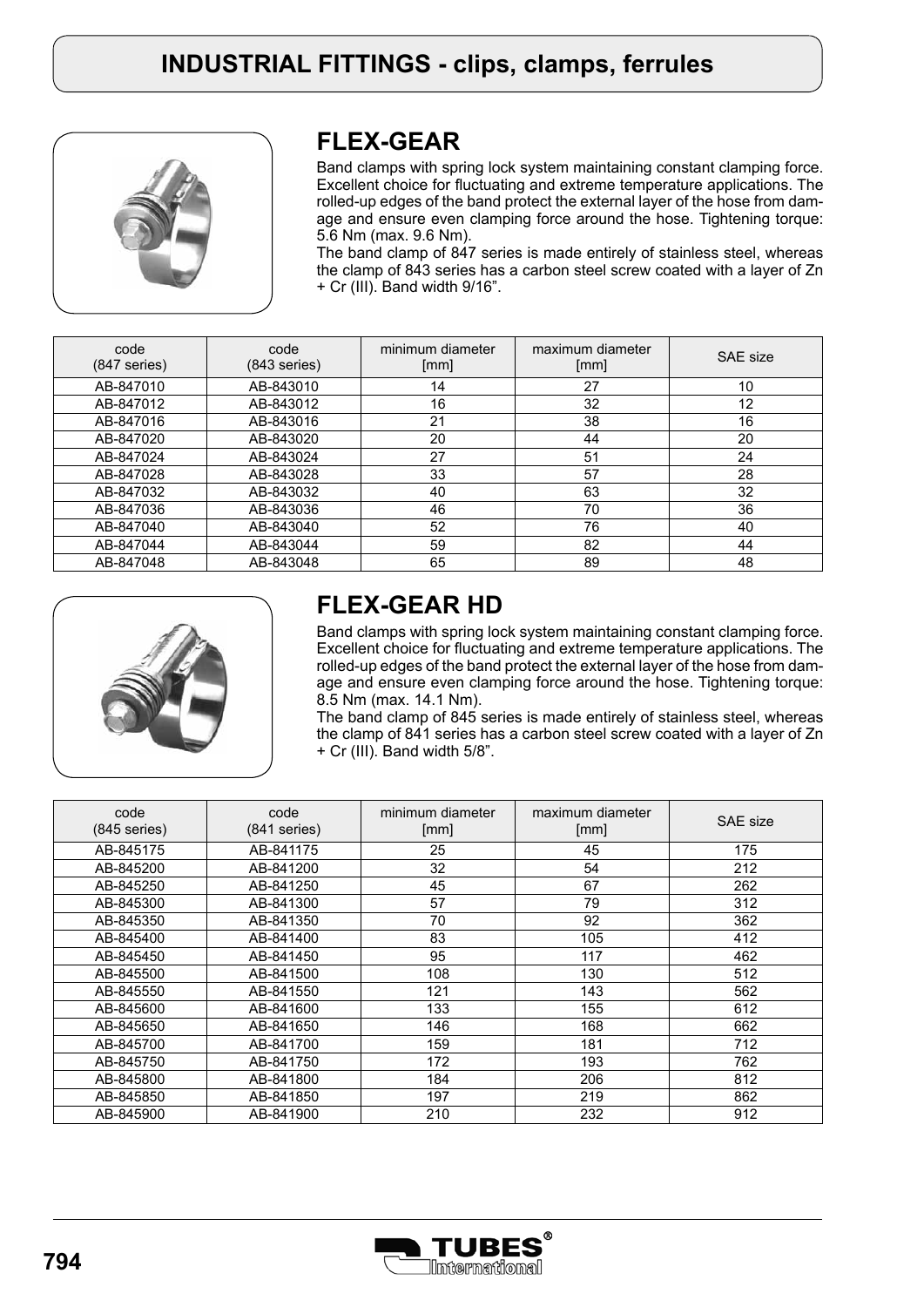

### **SUPRA HEAVY DUTY W2. W4**

A robust clamp with rolled-up band edges recommended for reinforced, thick-wall industrial hoses. The hexagonal head design of a screw allows tightening with such common tools as flat, tubular or adjustable spanner.

W2 - band and bridge AISI 430 steel, bolt and rollers of zinc-plated steel.

W4 - band and bridge AISI 304 steel, bolt and rollers AISI 302 steel.

| W <sub>2</sub> code        | W <sub>4</sub> code        | min / max<br>diameter range<br>[mm] | band width<br>[mm]   | bolt<br>size    | max. tightening<br>torque*<br>[Nm] | max. medium<br>pressure*<br>[bar] |
|----------------------------|----------------------------|-------------------------------------|----------------------|-----------------|------------------------------------|-----------------------------------|
| AB-03019012                | AB-03013016                | $17 + 19$                           |                      |                 |                                    |                                   |
| AB-03019020                | AB-03013024                | $19 + 21$                           |                      |                 |                                    |                                   |
| AB-03019039                | AB-03013032                | $21 + 23$                           | 18<br>M <sub>6</sub> |                 |                                    |                                   |
| AB-03019047                | AB-03013040                | $23 + 25$                           |                      |                 | 10                                 | 45                                |
| AB-03019055                | AB-03013059                | $25 + 27$                           |                      |                 |                                    |                                   |
| AB-03019063                | AB-03013067                | $27 + 29$                           |                      |                 |                                    |                                   |
| AB-03019071                | AB-03013075                | $29 + 31$                           |                      |                 | 12                                 |                                   |
| AB-03019080                | AB-03013083                | $31 + 34$                           |                      |                 |                                    |                                   |
| AB-03019098                | AB-03013091                | $34 \div 37$                        |                      |                 |                                    | 40                                |
| AB-03019100                | AB-03013104                | $37 + 40$                           |                      |                 |                                    |                                   |
| AB-03019119                | AB-03013112                | $40 + 43$                           |                      |                 |                                    |                                   |
| AB-03019127                | AB-03013120                | $43 + 47$                           | 20                   | M7              |                                    |                                   |
| AB-03019135                | AB-03013139                | $47 + 51$                           |                      |                 |                                    | 36                                |
| AB-03019143                | AB-03013147                | $51 + 55$                           |                      |                 |                                    |                                   |
| AB-03019151                | AB-03013155                | $55 + 59$                           |                      |                 | 16                                 |                                   |
| AB-03019160                | AB-03013163                | $59 + 63$                           |                      |                 |                                    |                                   |
| AB-03019178                | AB-03013171                | $63 + 68$                           |                      |                 |                                    |                                   |
| AB-03019186                | AB-03013180                | $68 + 73$                           |                      |                 |                                    |                                   |
| AB-03019194                | AB-03013198                | $73 + 79$                           |                      |                 |                                    | 28                                |
| AB-03019207                | AB-03013200                | $79 + 85$                           |                      |                 | 30                                 |                                   |
| AB-03019215                | AB-03013219                | $85 + 91$                           |                      | M <sub>8</sub>  |                                    |                                   |
| AB-03019223                | AB-03013227                | $91 + 97$                           | 25                   |                 |                                    | 20                                |
| AB-03019231                | AB-03013235                | $97 \div 104$                       |                      |                 |                                    |                                   |
| AB-03019240                | AB-03013243                | $104 + 112$                         |                      |                 |                                    |                                   |
| AB-03019258                | AB-03013251                | $112 + 121$                         |                      |                 |                                    | 12                                |
| AB-03019266                | AB-03013260                | $121 + 130$                         |                      |                 |                                    |                                   |
| AB-03019274                | AB-03013278                | $130 \div 140$                      |                      |                 | 45                                 |                                   |
| AB-03019282                | AB-03013286                | $140 + 150$                         |                      |                 |                                    | 9                                 |
| AB-03019290                | AB-03013294                | $150 \div 162$                      |                      |                 |                                    |                                   |
| AB-03019303                | AB-03013307                | $162 \div 174$                      |                      |                 |                                    |                                   |
| AB-03019311                | AB-03013315                | $174 \div 187$                      |                      |                 |                                    | 6                                 |
| AB-03019320                | AB-03013323                | $187 + 200$                         |                      |                 |                                    |                                   |
| AB-03019338                | AB-03013331                | $200 + 213$                         |                      | M <sub>10</sub> |                                    |                                   |
| AB-03019346                | AB-03013340                | $213 + 226$                         |                      |                 |                                    |                                   |
| AB-03019354                | AB-03013358                | $226 + 239$                         |                      |                 |                                    |                                   |
| AB-03019362<br>AB-03019370 | AB-03013366                | 239÷252                             |                      |                 |                                    |                                   |
|                            | AB-03013374                | 252-265                             | 28                   |                 |                                    |                                   |
| AB-03019477                | AB-03013390<br>AB-03013422 | 265-278                             |                      |                 |                                    |                                   |
| AB-03019392                |                            | 278-291                             |                      |                 |                                    |                                   |
| AB-03019403<br>AB-03019411 | AB-03013433<br>AB-03013444 | 291-304<br>304-317                  |                      |                 |                                    | 3                                 |
| AB-03019485                | AB-03013403                | 317-330                             |                      |                 |                                    |                                   |
| AB-03019422                | AB-03013455                | 330-343                             |                      |                 |                                    |                                   |
| AB-03019433                | AB-03013466                | 343-356                             |                      |                 |                                    |                                   |
| AB-03019444                | AB-03013477                | 356-369                             |                      |                 |                                    |                                   |
| AB-03019455                | AB-03013488                | 369-382                             |                      |                 |                                    |                                   |
| AB-03019499                | AB-03013499                | 382-395                             |                      |                 |                                    |                                   |
| AB-03019500                | AB-03013500                | 395-408                             |                      |                 |                                    |                                   |

- depending on hose type and connection shape

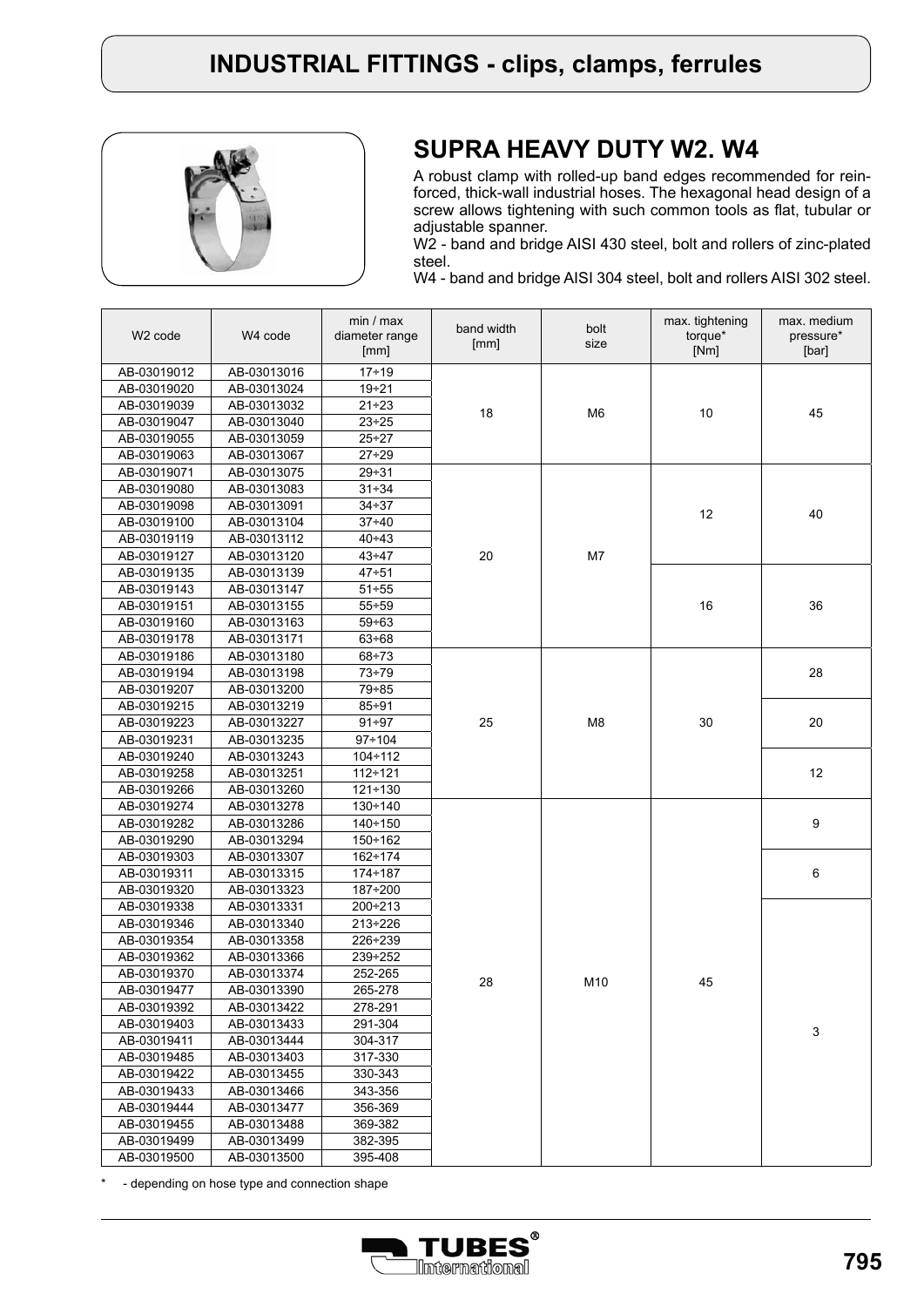

# **HDC W1, W5**

A robust clamp with rolled-up band edges recommended for reinforced, thick-wall industrial hoses. The hexagonal head of a bolt allows tightening with such common tools as flat, tubular and adjustable spanner.

W1 - all parts made of zinc-plated steel.

W5 - all parts made of AISI 316 steel.

|                     |                     | min / max      | thickness x band width |                 |              |
|---------------------|---------------------|----------------|------------------------|-----------------|--------------|
| W <sub>1</sub> code | W <sub>5</sub> code | diameter range | W <sub>1</sub>         | W <sub>5</sub>  | bolt<br>[mm] |
|                     |                     | [mm]           | [mm]                   | [mm]            |              |
| AB-HDC-017-019-W1   | AB-HDC-017-019-W5   | $17 \div 19$   |                        | $0.6 \times 18$ | M5×40        |
| AB-HDC-020-022-W1   | AB-HDC-020-022-W5   | $20 - 22$      | $0.6 \times 18$        |                 |              |
| AB-HDC-023-025-W1   | AB-HDC-023-025-W5   | $23 - 25$      |                        |                 |              |
| AB-HDC-026-028-W1   | AB-HDC-026-028-W5   | $26 \div 28$   |                        |                 |              |
| AB-HDC-029-031-W1   | AB-HDC-029-031-W5   | $29 - 31$      |                        | $0.6 \times 20$ | M6×50        |
| AB-HDC-032-035-W1   | AB-HDC-032-035-W5   | $32 \div 35$   | $0.8 \times 20$        |                 |              |
| AB-HDC-036-039-W1   | AB-HDC-036-039-W5   | $36 \div 39$   |                        |                 |              |
| AB-HDC-040-043-W1   | AB-HDC-040-043-W5   | $40 \div 43$   |                        |                 |              |
| AB-HDC-044-047-W1   | AB-HDC-044-047-W5   | $44 - 47$      |                        |                 | M6×55        |
| AB-HDC-048-051-W1   | AB-HDC-048-051-W5   | $48 \div 51$   |                        |                 |              |
| AB-HDC-052-055-W1   | AB-HDC-052-055-W5   | $52 \div 55$   | $1.2 \times 22$        | $0.8 \times 22$ |              |
| AB-HDC-056-059-W1   | AB-HDC-056-059-W5   | $56 - 59$      |                        |                 |              |
| AB-HDC-060-063-W1   | AB-HDC-060-063-W5   | 60 ÷ 63        |                        |                 |              |
| AB-HDC-064-067-W1   | AB-HDC-064-067-W5   | $64 \div 67$   | 1.5x22                 |                 | M8×70        |
| AB-HDC-068-073-W1   | AB-HDC-068-073-W5   | $68 - 73$      |                        |                 |              |
| AB-HDC-074-079-W1   | AB-HDC-074-079-W5   | $74 - 79$      |                        | $0.8 \times 24$ |              |
| AB-HDC-080-085-W1   | AB-HDC-080-085-W5   | $80 \div 85$   | $1.5 \times 24$        |                 |              |
| AB-HDC-086-091-W1   | AB-HDC-086-091-W5   | $86 - 91$      |                        |                 |              |
| AB-HDC-092-097-W1   | AB-HDC-092-097-W5   | $92 \div 97$   |                        |                 |              |
| AB-HDC-098-103-W1   | AB-HDC-098-103-W5   | $98 \div 103$  |                        |                 |              |
| AB-HDC-104-112-W1   | AB-HDC-104-112-W5   | $104 \div 112$ |                        |                 |              |
| AB-HDC-113-121-W1   | AB-HDC-113-121-W5   | $113 \div 121$ |                        |                 | M8×80        |
| AB-HDC-122-130-W1   | AB-HDC-122-130-W5   | $122 \div 130$ |                        |                 |              |
| AB-HDC-131-139-W1   | AB-HDC-131-139-W5   | $131 \div 139$ |                        | $1 \times 26$   | M10×90       |
| AB-HDC-140-148-W1   | AB-HDC-140-148-W5   | $140 \div 148$ |                        |                 |              |
| AB-HDC-149-161-W1   | AB-HDC-149-161-W5   | $149 \div 161$ | $1.7 \times 26$        |                 |              |
| AB-HDC-162-174-W1   | AB-HDC-162-174-W5   | $162 \div 174$ |                        |                 |              |
| AB-HDC-175-187-W1   | AB-HDC-175-187-W5   | $175 \div 187$ |                        |                 |              |
| AB-HDC-188-200-W1   | AB-HDC-188-200-W5   | $188 \div 200$ |                        |                 |              |
| AB-HDC-201-213-W1   | AB-HDC-201-213-W5   | $201 \div 213$ |                        |                 |              |
| AB-HDC-214-226-W1   | AB-HDC-214-226-W5   | $214 \div 226$ |                        |                 | M10×110      |
| AB-HDC-227-239-W1   | AB-HDC-227-239-W5   | $227 - 239$    |                        |                 |              |
| AB-HDC-240-252-W1   | AB-HDC-240-252-W5   | $240 - 252$    |                        |                 |              |
| AB-HDC-253-265-W1   | AB-HDC-253-265-W5   | $253 \div 265$ |                        |                 |              |
| AB-HDC-266-278-W1   | AB-HDC-266-278-W5   | $266 \div 278$ |                        |                 |              |
| AB-HDC-279-291-W1   | AB-HDC-279-291-W5   | $279 \div 291$ |                        |                 |              |
| AB-HDC-294-304-W1   | AB-HDC-294-304-W5   | $294 \div 304$ |                        |                 |              |